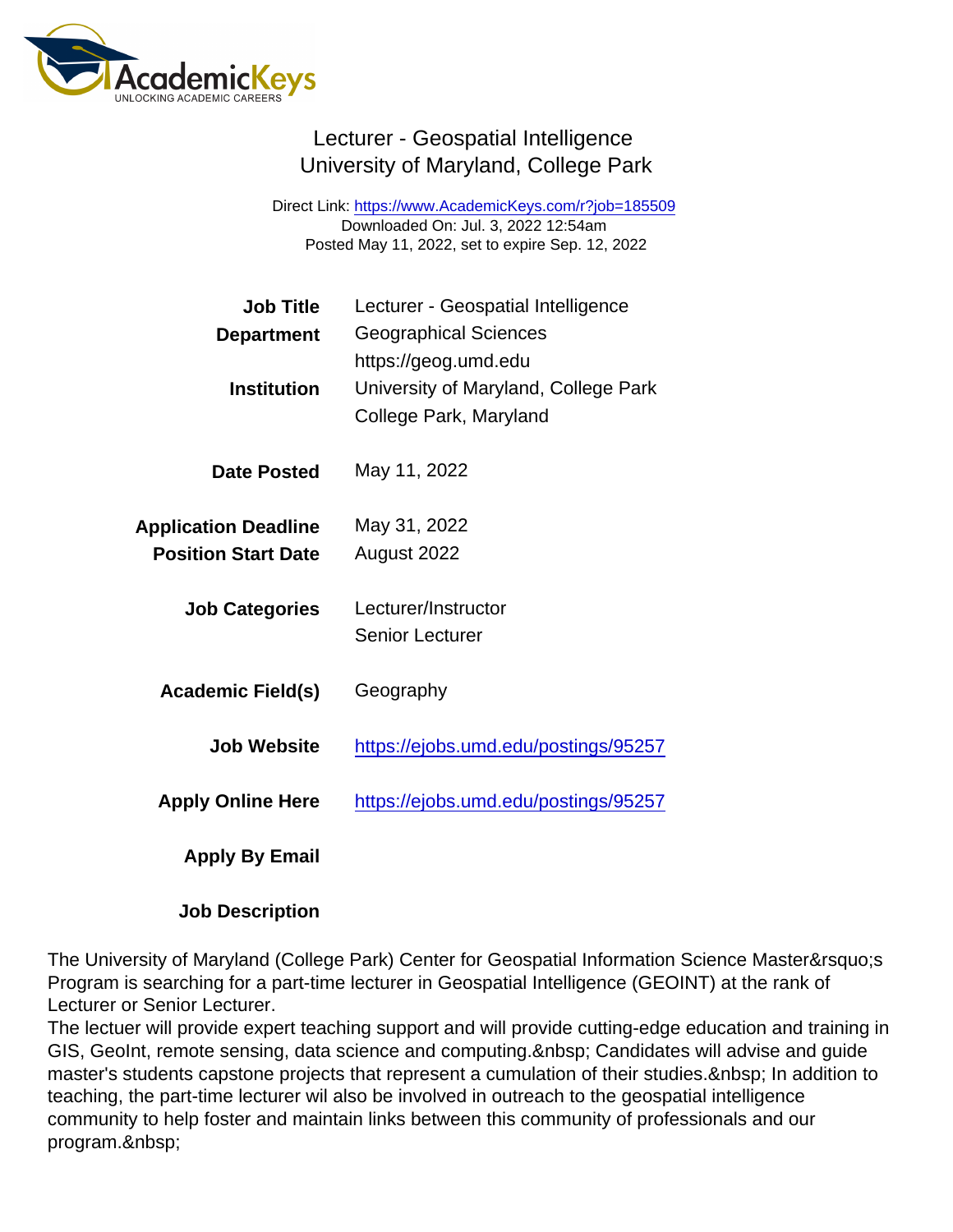## Lecturer - Geospatial Intelligence University of Maryland, College Park

Direct Link: <https://www.AcademicKeys.com/r?job=185509> Downloaded On: Jul. 3, 2022 12:54am Posted May 11, 2022, set to expire Sep. 12, 2022

MS GEOINT Part-Time Lecturer Qualifications:

Minimum Requirements: (1) A BS Degree in Geography or in a related area of spatial science is required for this position with sufficient work experience in the GEOINT field; (2) The candidate should be a US citizen; (3) The candidate should have a track record of demonstrated work or teaching experience in areas of geospatial intelligence, including, for example, imagery intelligence, cyber security, geovisualization, humanitarian and environmental crises or hazards topics among others. Preference will be given to candidates who have a PhD in Geography or in a related area of spatial science.

The position is expected to start in August 2022 with the successful candidate assuming full teaching responsibilities in the fall 2022 semester. The lecturers will be expected to teach in a 12-week term calendar https://svp.umd.edu/node/1961. The positions available will be filled at a Lecturer or Senior Lecturer level, commensurate with the candidate' s experience.

For best consideration, applications should be submitted by May 31, 2022, but the search will continue until the position is filled. To Apply: https://ejobs.umd.edu/postings/95257. Applications should include a personal statement of background and experience relevant to the position, including teaching, any research, and service activities, a signed and dated Curriculum Vitae, a teaching dossier, and names and addresses (including e-mail addresses) for 3 references. Applications from women and minorities are particularly sought. & nbsp; The University of Maryland is an Equal Opportunity Affirmative Action Employer.

Further information about the MS GIS and GEOINT programs can be found at http://msgis.umd.edu and http://geoint.umd.edu. For more about the Center for Geospatial Information Science and Department of Geographical Sciences, please see https://geospatial.umd.edu and https://geog.umd.edu

## EEO/AA Policy

The University of Maryland, College Park, an equal opportunity/affirmative action employer, complies with all applicable federal and state laws and regulations regarding nondiscrimination and affirmative action; all qualified applicants will receive consideration for employment. The University is committed to a policy of equal opportunity for all persons and does not discriminate on the basis of race, color, religion, sex, national origin, physical or mental disability, protected veteran status, age, gender identity or expression, sexual orientation, creed, marital status, political affiliation, personal appearance, or on the basis of rights secured by the First Amendment, in all aspects of employment, educational programs and activities, and admissions.